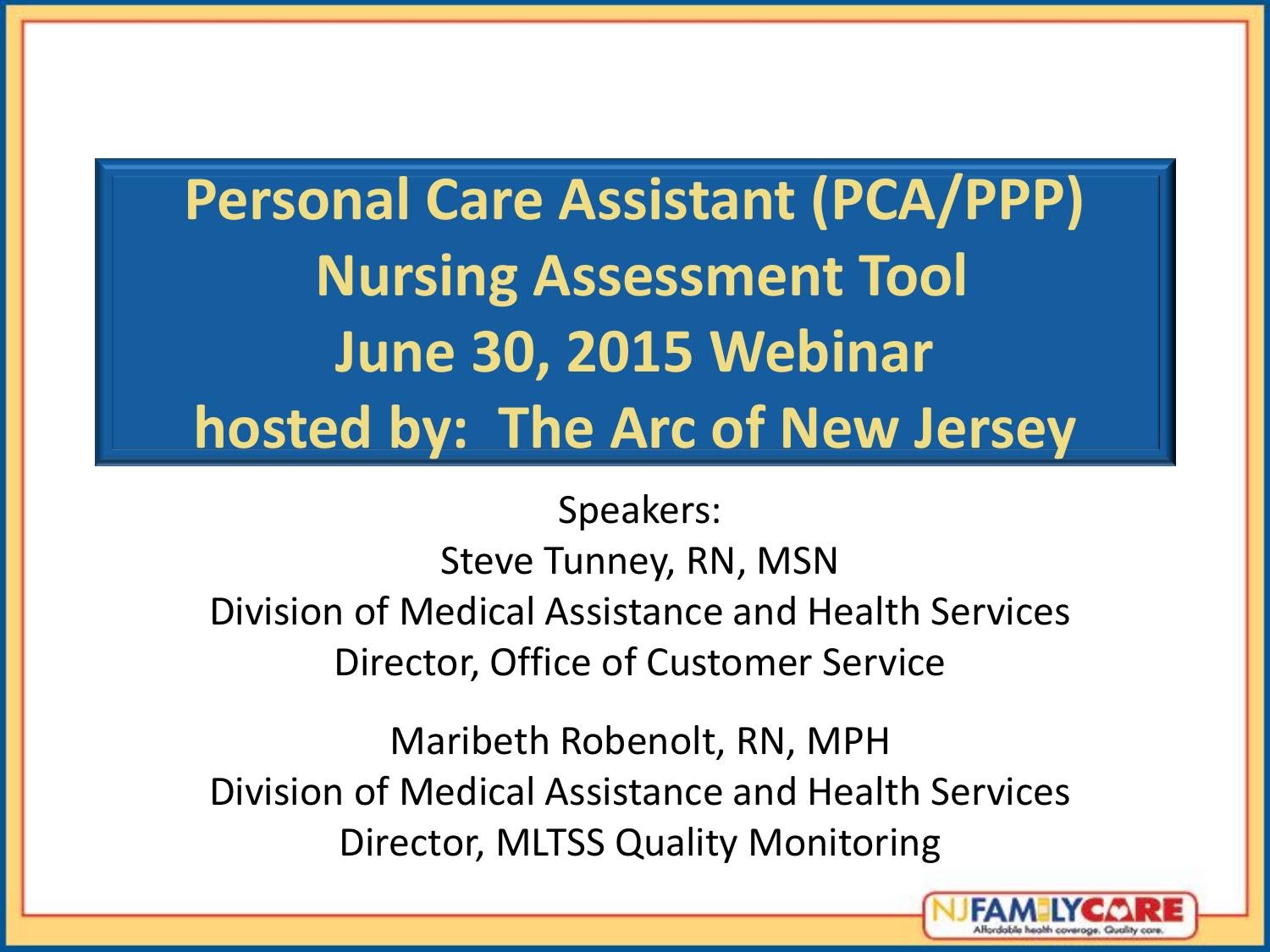#### **Personal Care Assistant (PCA) Program**

- Medicaid State Plan service for individuals who need assistance with aspects of their daily living due to functional impairment.
- Non-emergency health related tasks done by qualified staff.
- Accommodate long-term chronic or maintenance health care.
- Is NOT a replacement for routine parental responsibility for care, companionship, childcare, or babysitting.

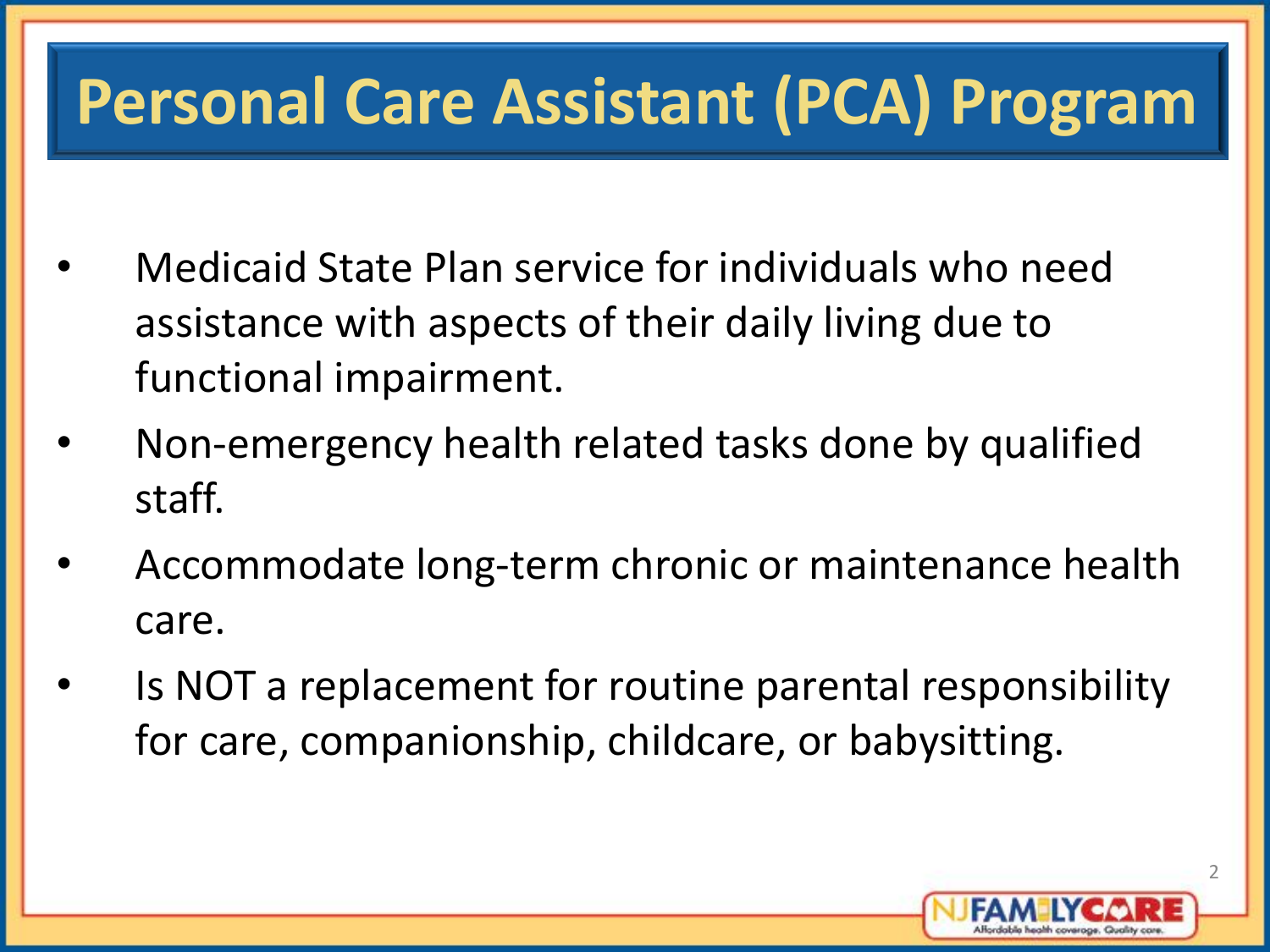#### **Purpose of the PCA Assessment Tool**

- Designed to gain an understanding of an individual's:
	- **Physical and cognitive limitations;**
	- ADL and IADL deficits and services required;
	- Family and living situations; and
	- Amount of time needed to perform the service and frequency.
- Face-to-face assessment performed by a nurse in the person's home.
- Obtain information from observations and reliable informant.
- Determination of the number of PCA hours needed per week.

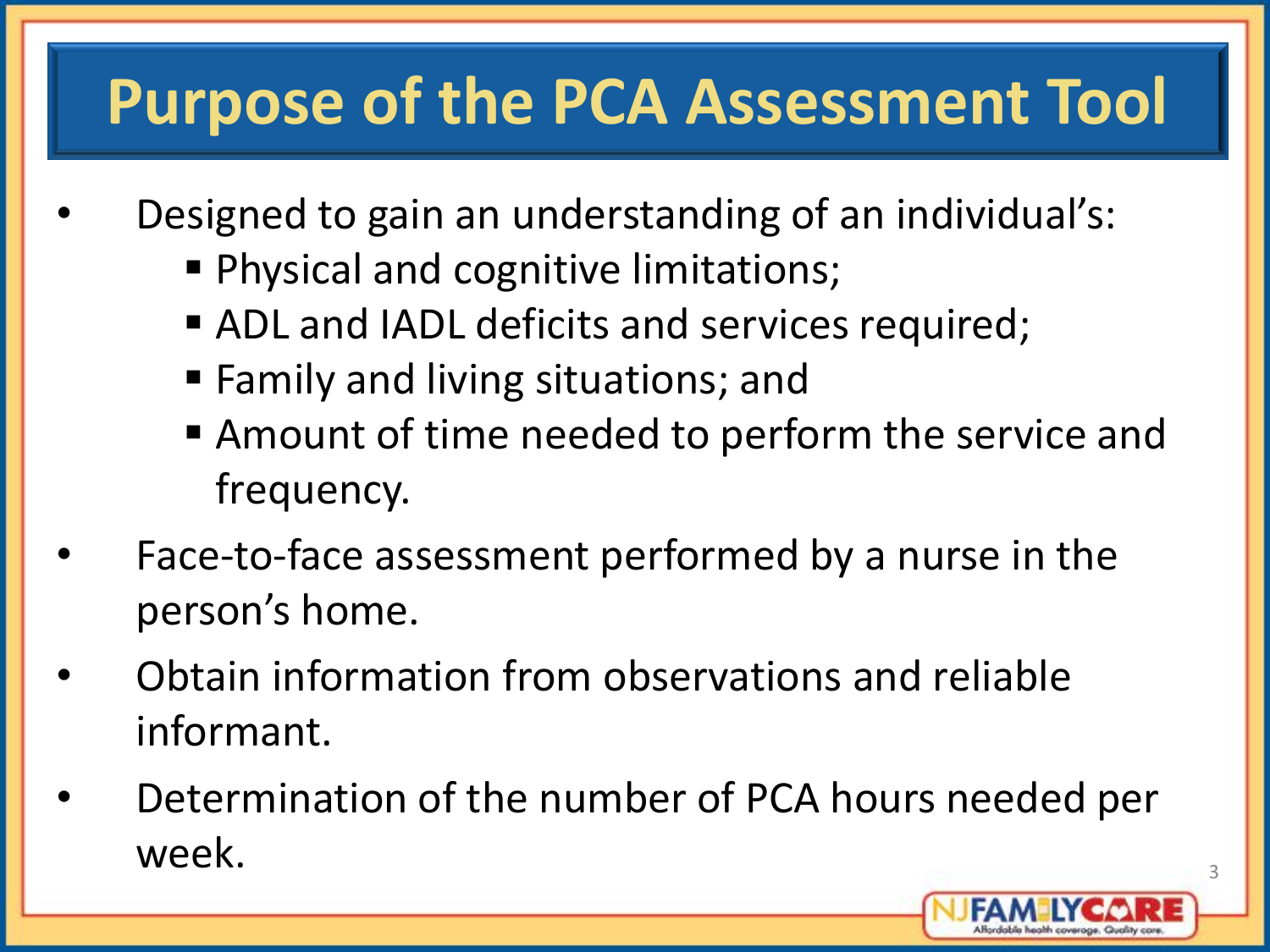# **Things to Remember…**

- Assess individual's ADL self-performance during the past 3-7 days and score on the average of the 3 most dependent episodes of assistance.
- Bathing is the exception and should be scored on the single most dependent episode over past 7 days.
- Check only one box in each section to reflect the maximum level of assistance needed by the individual.
- Provide justification of need for all ADLs/IADLs given a score.
- Age limitations identified based on standard developmental milestones and are guidelines and may vary for children with developmental disabilities.

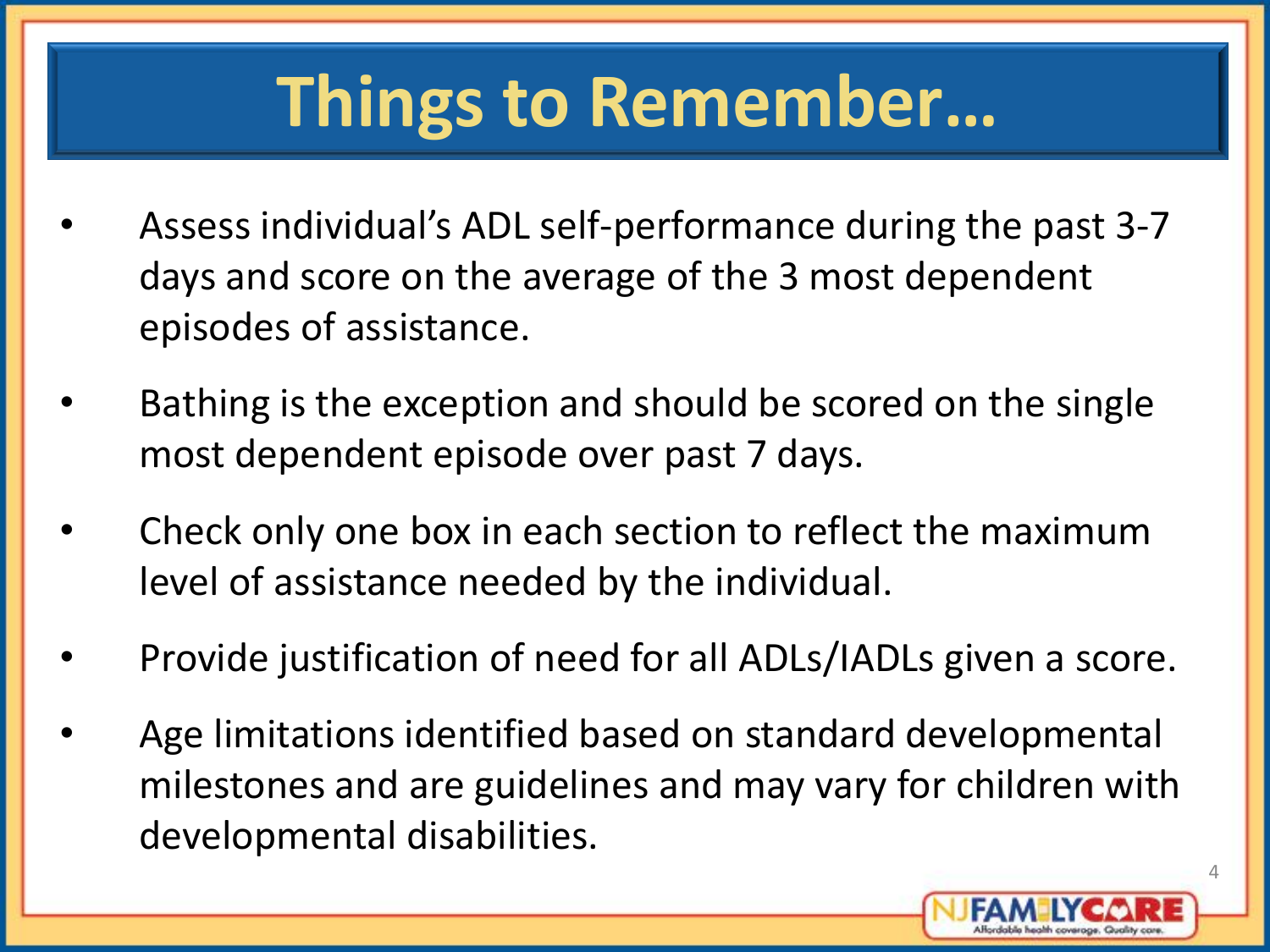# **Things to Remember…(continued)**

- There should be consistency throughout the tool. The nurse is recording an assessment that should give a clear picture of the person and his/ her abilities and needs for assistance.
- If there is an assessed need for assistance in any area, it should correlate with a diagnosis or limitation identified on the first page of the tool.
- For each section, the nurse enters the actual amount of time it takes to accomplish that task. If the actual amount of time exceeds the guideline for that section, the nurse should explain why in "justification of need" for that section.
- If a family member or other support routinely assists the individual, the nurse needs to account for that support in the scoring.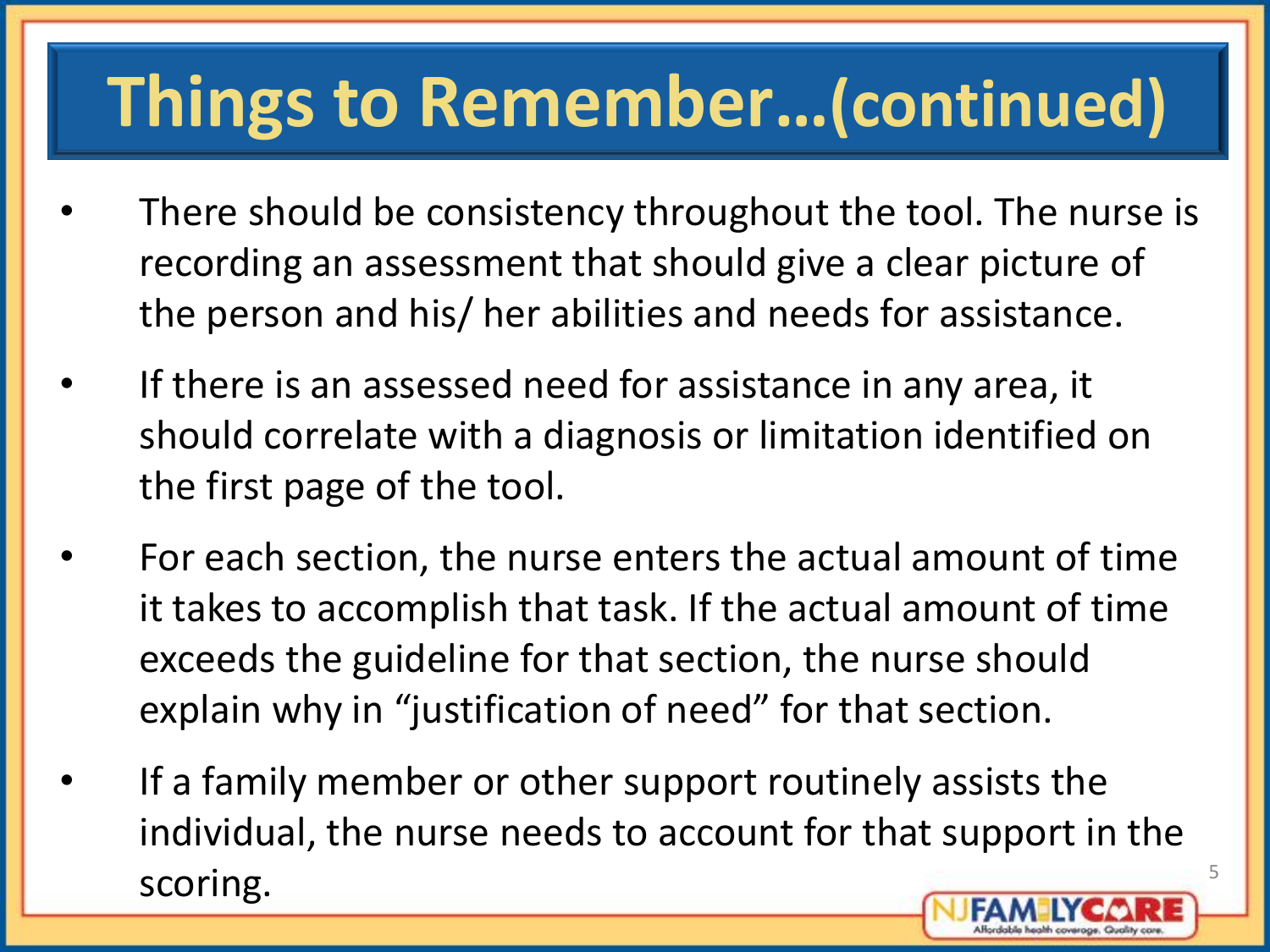### **Cognitive**

**Decision Making Ability- the cumulative time for supervision required between ADL/IADL tasks (over 6 years old).**

If no impairment, enter "0"

Minimally impaired- cuing in new or specific situations- 60 minutes per week

Moderately impaired- repeated reminders to initiate, perform or self direct activities- 120 minutes per week

Severely impaired- never or rarely makes decisions, unable to initiate or self direct any activity-180 minutes per week

total minutes

- This section should be scored based on the nurse's assessment of the individual's mental status on page one of this tool.
- Consider how the individual's diagnosis such as ID/DD; TBI; and dementia impact his/her need for supervision with ADL/IADL tasks.
	- Example: an individual with autism (10 year old) may score 180 minutes due to inability to initiate, self direct, or make decisions. The individual is functionally capable of walking but requires supervision/cueing for safety reasons due to the individual not being cognitively aware of potential dangers. This would be captured here and not in the section for ambulation.

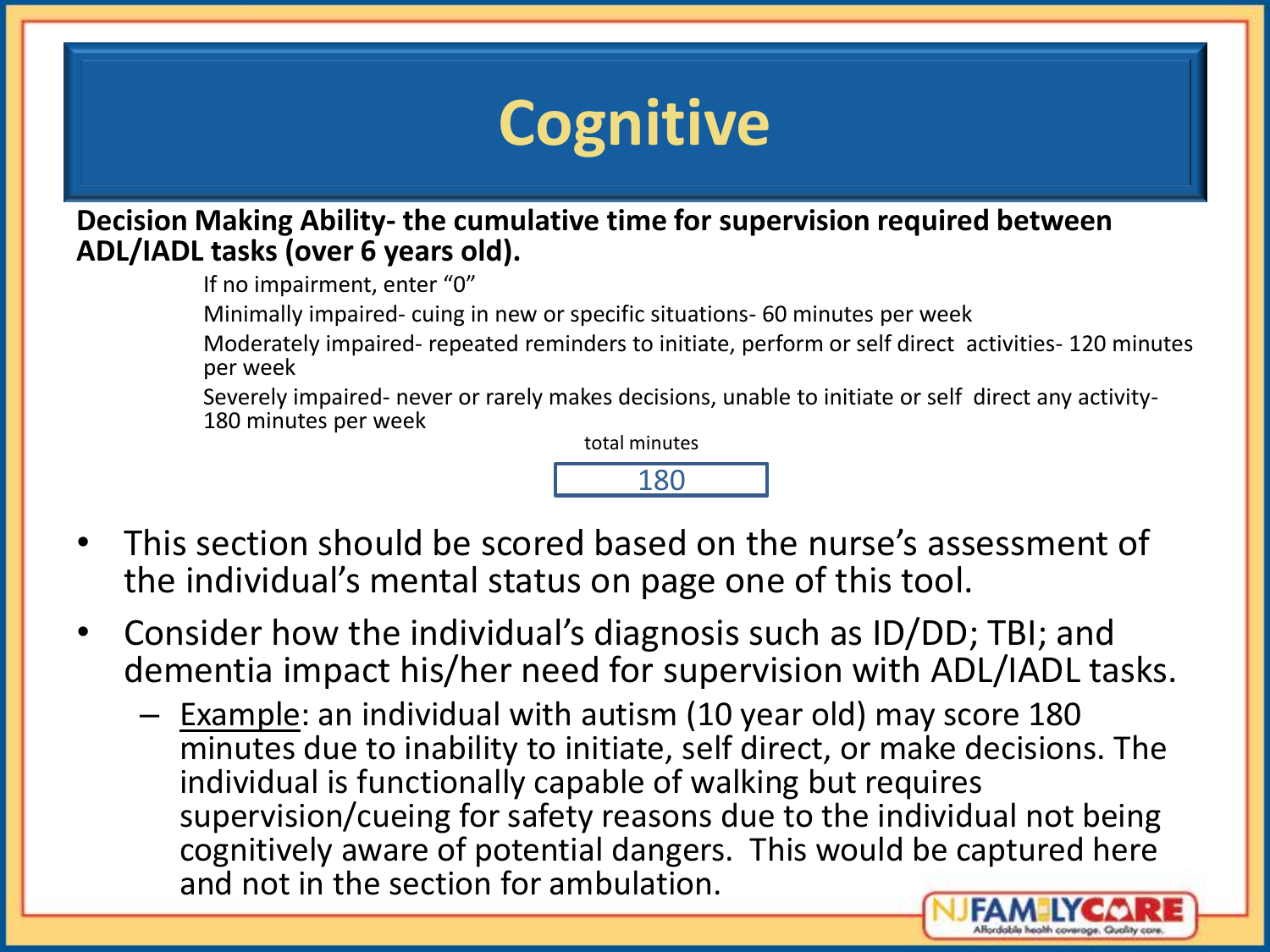# **ADLs**

- Ambulation/Mobility Assistance
- **Transferring**
- **Bathing**
- Feeding/Eating
- Positioning bed/chair
- **Toileting**
- Personal Hygiene/Grooming
- Dressing and Adaptive Equipment

*NOTE: For each ADL section, check only one box to reflect the maximum level of assistance needed by the individual to complete that activity.*

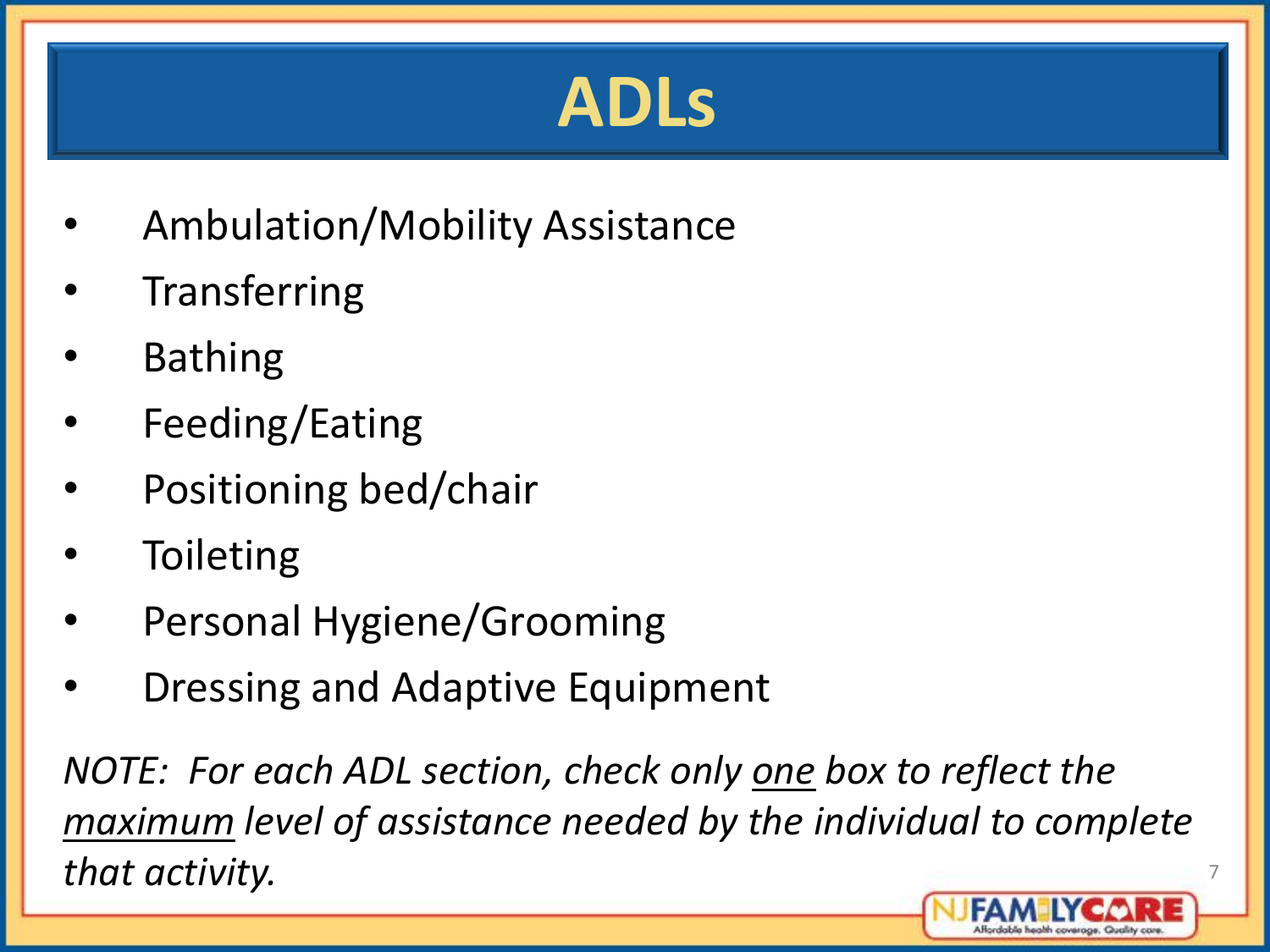| <b>Ambulation/Mobility Assistance</b>                                                                                                                            |                      |       |               |
|------------------------------------------------------------------------------------------------------------------------------------------------------------------|----------------------|-------|---------------|
| Ambulation/mobility assistance: the process of moving between locations, e.g. room to room. Includes pushing a<br>wheelchair and contact guard (over 2 yrs. old) |                      |       |               |
|                                                                                                                                                                  | up to 30 minutes/day | #days | total minutes |
|                                                                                                                                                                  |                      |       |               |
| Justification of need                                                                                                                                            |                      |       |               |

- Supervision of mobility refers to the mechanics of mobility (i.e. lifting feet not shuffling on rough surface), not supervision for safety.
- Take into consideration the level of assistance, with or without the use of a device. For example, does the individual require assistance or cueing with use of walking apparatus, assistance with ambulation/using steps, or assistance with manual wheelchair?
- Remember: safety (for cognitive or behavior reasons) is included in the score for Decision Making Ability.
- If the individual is bedbound and incapable of moving between locations, enter "0".
- If individual uses a wheelchair or walker independently, enter "0".

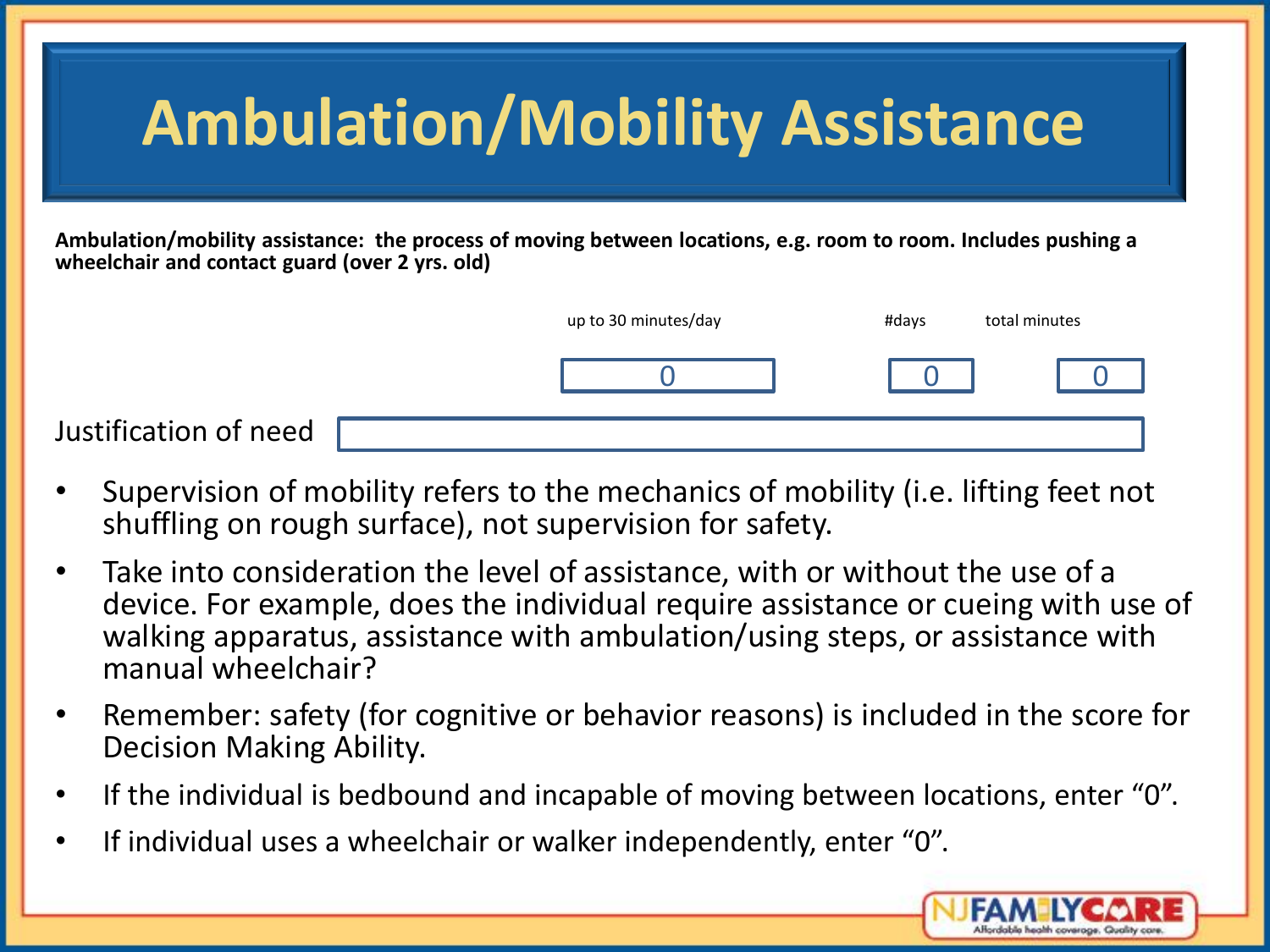### **Transferring**

**Transferring- the movement from one stationary position to another includes chair to bed/tub. Toileting transfer is included in toileting (over 2 yrs. old)**

| Supervision/Limited Assist- up to 15 minutes/day    |        |               |
|-----------------------------------------------------|--------|---------------|
| Extensive/Max Assist- up to 30 minutes/day          |        |               |
| Mechanical lift/Non-wt bearing up to 45 minutes/day | # days | total minutes |
|                                                     |        | 125           |

- This includes the non-ambulatory movement of a individual from one stationary position to another. Transfers using slide board or Hoyer lift are included in this section as well.
- Do NOT include transferring for toileting in this section.
- If the individual lives alone, how does he/she transfer when no one is there to assist?
- Write a "justification of need" if there seems to be an inconsistency in your scoring (example: individual may be independently mobile in a wheelchair, but need assistance with transfers).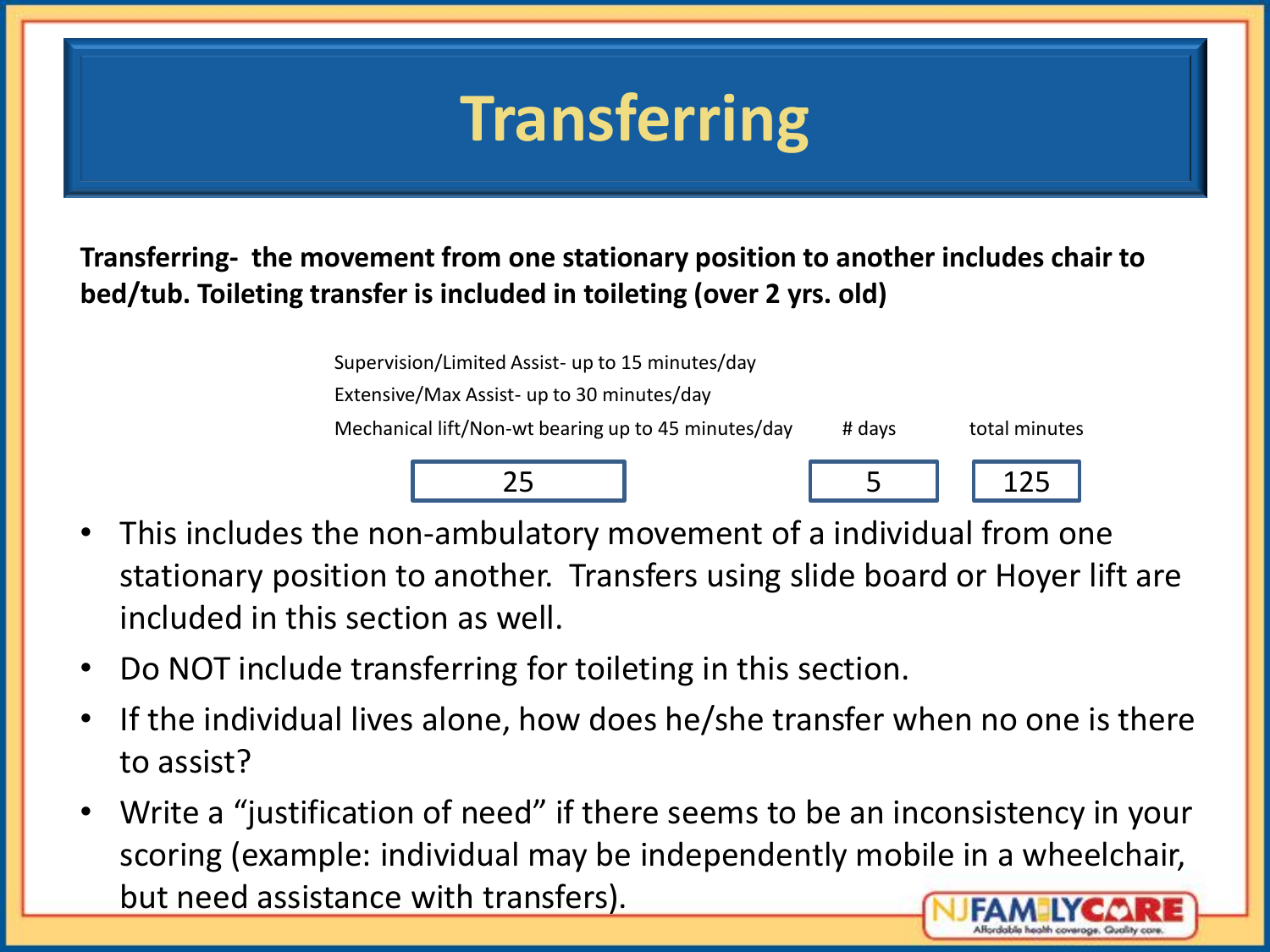## **Bathing (over 6 yrs. old)**

**Bathing (over 6 years old)- Bathing or washing the individual in tub/shower/bed/chair. Includes washing hair, drying hair, and applying lotion.**

If no assistance needed, enter "0".



- Assistance in bathing includes entering the tub/shower, washing/rinsing body and hair, drying and applying lotion to the body
- Assess the bathing area for slip/fall hazards (example: throw rug in bathroom)
- Determine if there is a need for adaptive equipment that would facilitate safety and bathing of the individual (example: grab bars, shower bench/chair, Hoyer lift, etc.)
- Enter the actual number of days/week that the individual bathes, not an automatic "7 days"
- Explain in the "justification of need" if more time is needed.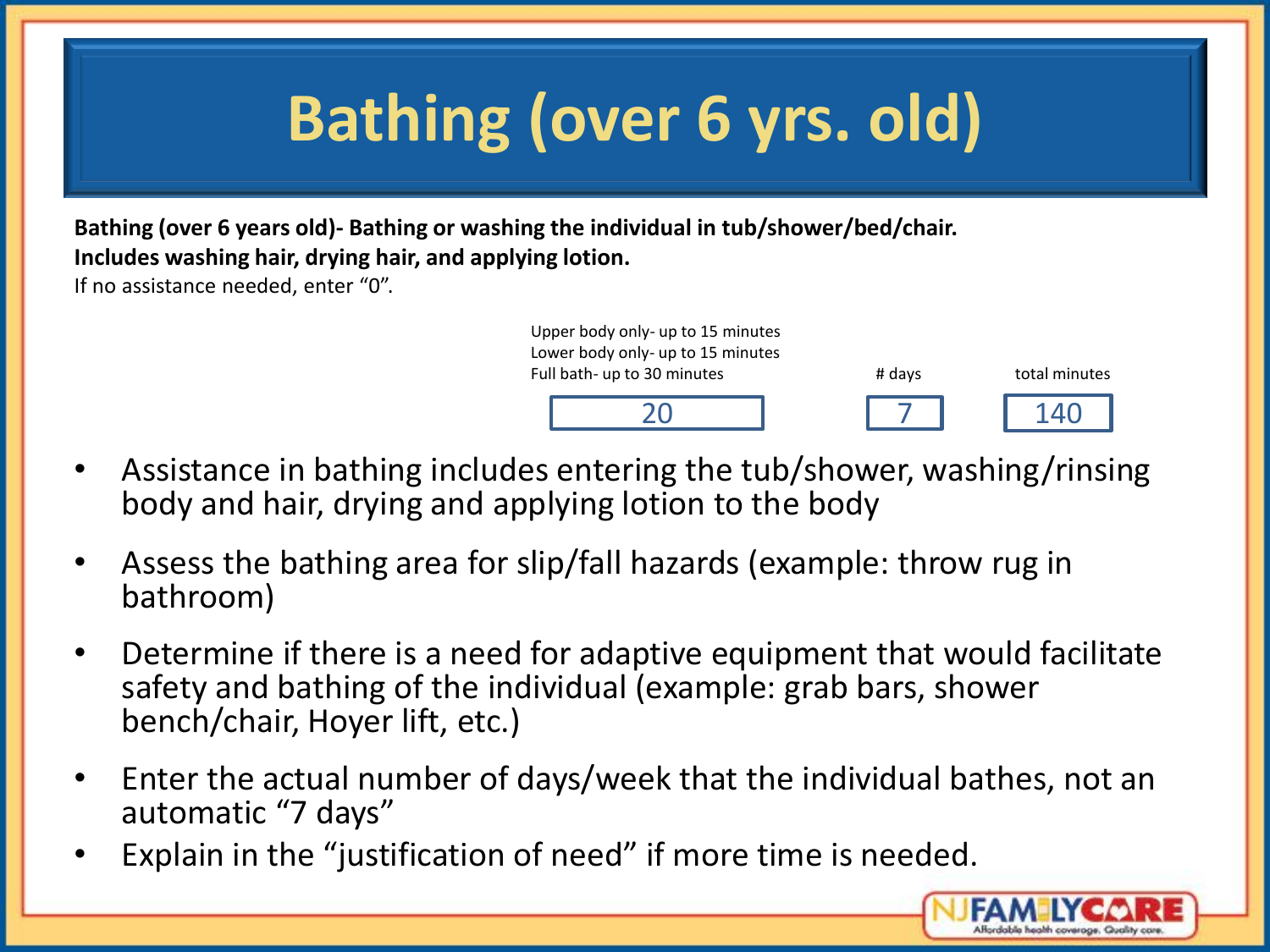# **Feeding/Eating**

**Feeding/eating (over 4 yrs. old)- The process of getting food into the digestive system, excluding meal preparation.**

If no assistance needed, enter "0"



- Feeding/eating refers to getting food into a person's mouth.
- If individual has assistance from an alternate source (e.g. family member, or from day program staff), do not include those meals in the # of meals/week. Document alternate sources in the "justification of need".
- If individual requires special utensils, thickener, or some other assistance, document that in the "justification of need".

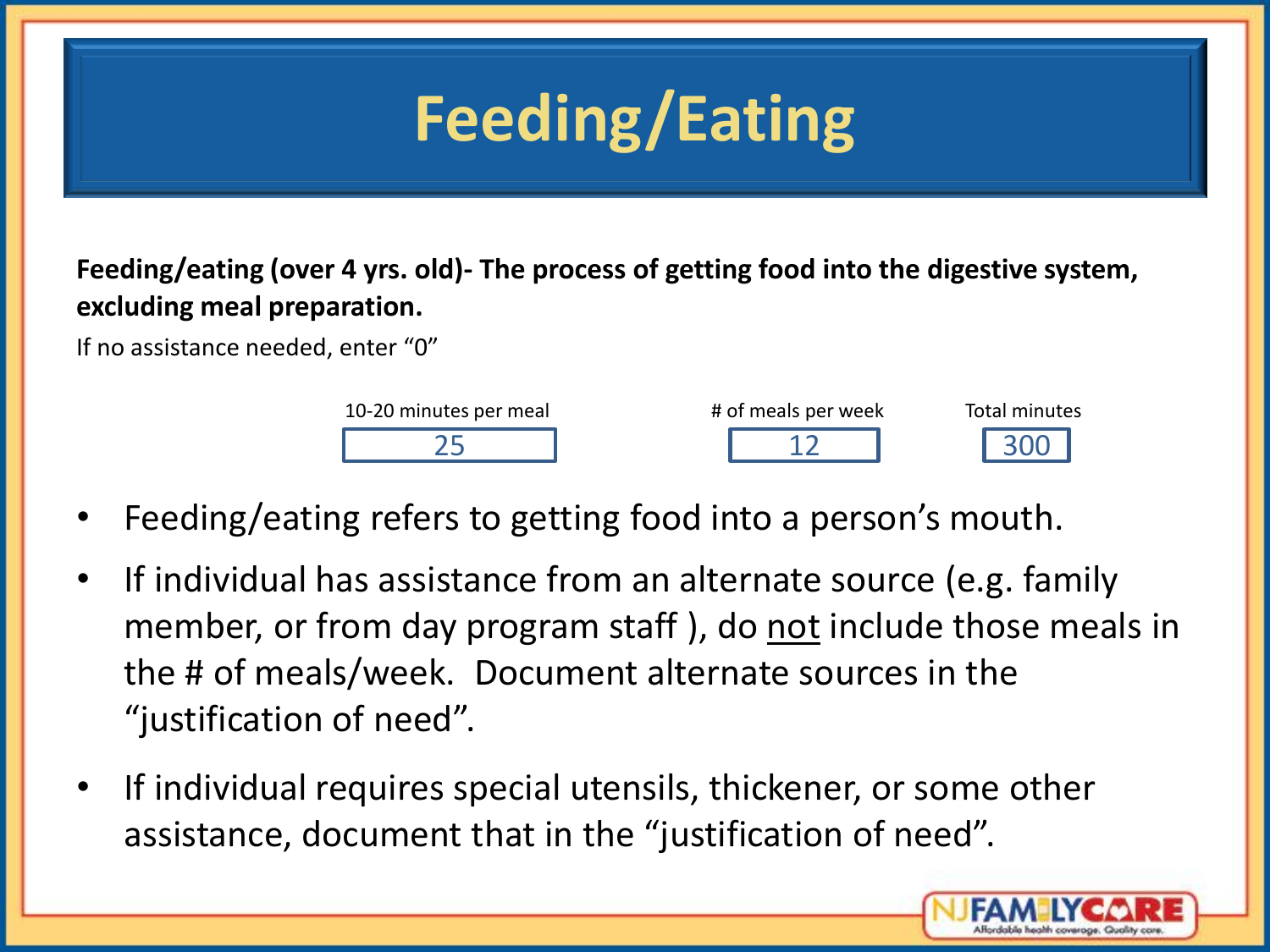# **Positioning (Bed/Chair)**

#### **Positioning (bed/chair): adjusting or changing individual's position in a chair or bed**

If no assistance needed, enter "0"

| 5 minutes per episode, limit 6 episodes per day # days |  | total minutes |
|--------------------------------------------------------|--|---------------|
|                                                        |  |               |

- The nurse will observe a person during the face-to-face visit, to assess a person's ability to shift positions or if he/she is completely immobile?
- Can the individual assist with repositioning?
- Assessed need for positioning should be related to a diagnosis and/or limitation.
- If no evident diagnosis related to inability to change position (e.g. paralysis), provide justification for this for this assessed need.

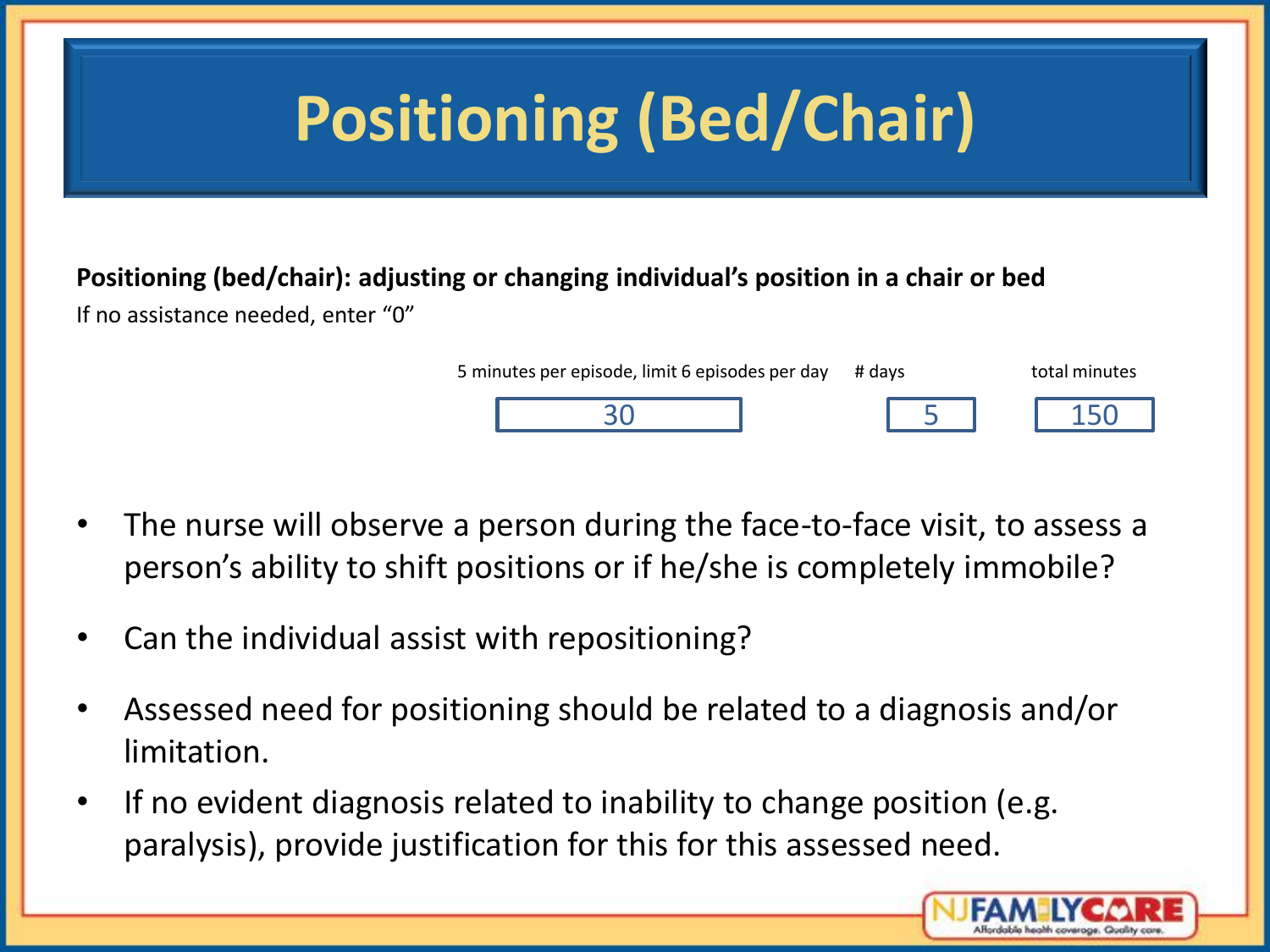| <b>Toileting</b>                                                                                                                                                                                       |                                                                                                                     |        |               |  |
|--------------------------------------------------------------------------------------------------------------------------------------------------------------------------------------------------------|---------------------------------------------------------------------------------------------------------------------|--------|---------------|--|
| Toileting – bowel and bladder elimination (over 5 yrs. old), including use of commode, emptying<br>appliances, cleansing and adjusting clothing. This includes time transferring to commode or toilet. |                                                                                                                     |        |               |  |
| Continent:<br>No<br>$\ $ Yes<br>Bladder<br>If incontinent:<br><b>Bowel</b><br>Both                                                                                                                     | 5-10 minutes per occurrence if continent<br>15-20 minutes per occurrence if incontinent<br>up to 90 minutes per day | # days | total minutes |  |
|                                                                                                                                                                                                        | 60                                                                                                                  |        | 300           |  |

- Bowel and bladder elimination includes use of a commode, emptying appliances, cleansing and adjusting clothing , as well as transferring to and from commode or toilet.
- Toileting may include: changing incontinence products, assisting with use of urinal or bedpan, assisting with toilet hygiene (use of toilet paper, washing hands, etc.), assisting with feminine hygiene needs, setting up supplies and equipment, assisting with clothing during toileting, and stand-by assistance/supervision.

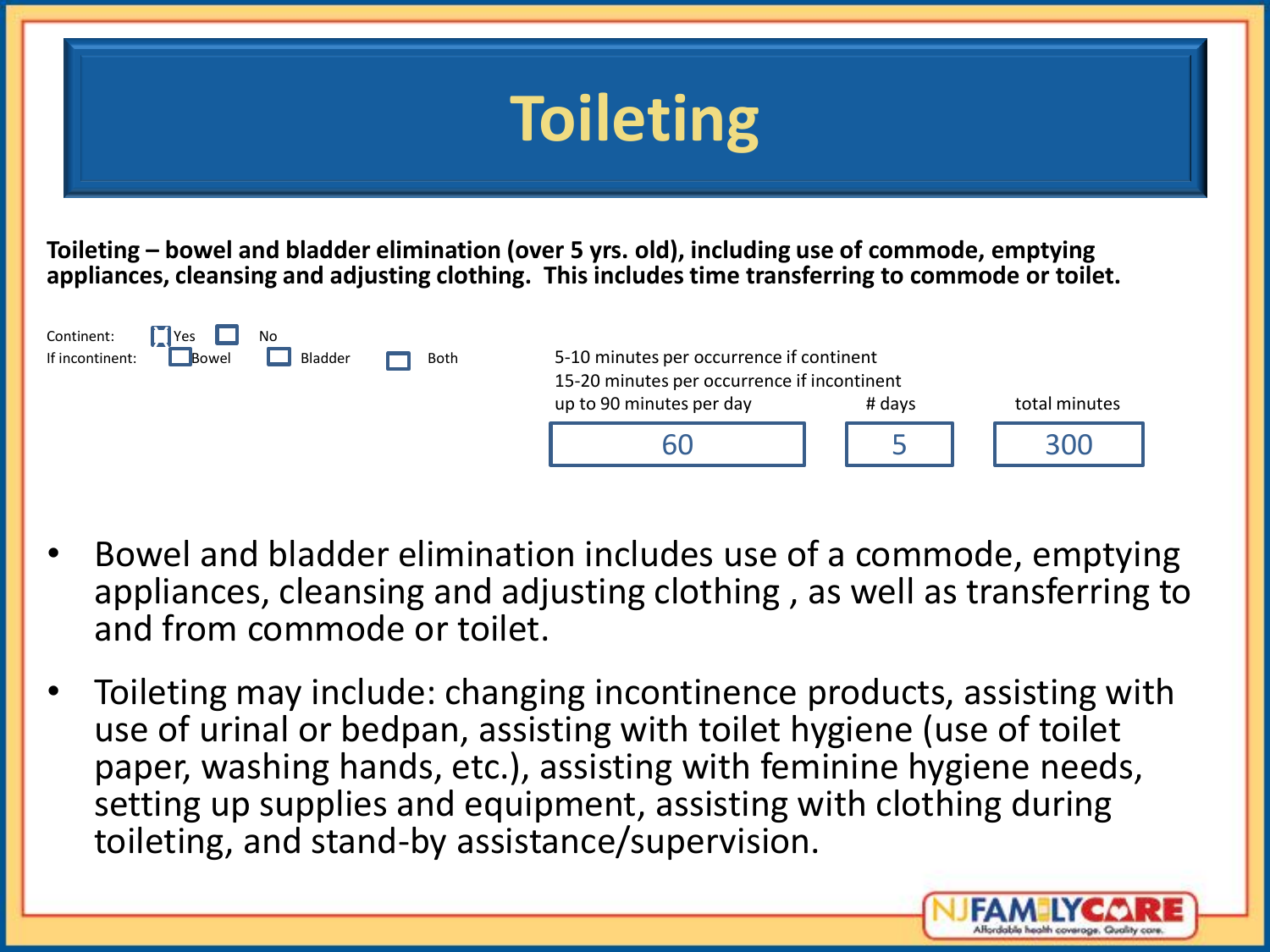### **Personal Hygiene/Grooming**

**Personal Hygiene/grooming (over 5 yrs. old): combing brushing hair, shaving, brushing teeth, nail care**

If no assistance needed, enter "0".

| Limited assist, 5-10 minutes<br>Extensive assist or higher, 15 minutes | # days | total minutes |
|------------------------------------------------------------------------|--------|---------------|
|                                                                        |        |               |

- Is the task the individual needs assistance with daily, or only a few days/week?
- Is there an alternate support (example: family member) who assists the individual on certain days?
- Enter only the # of days that the individual actually needs assistance.

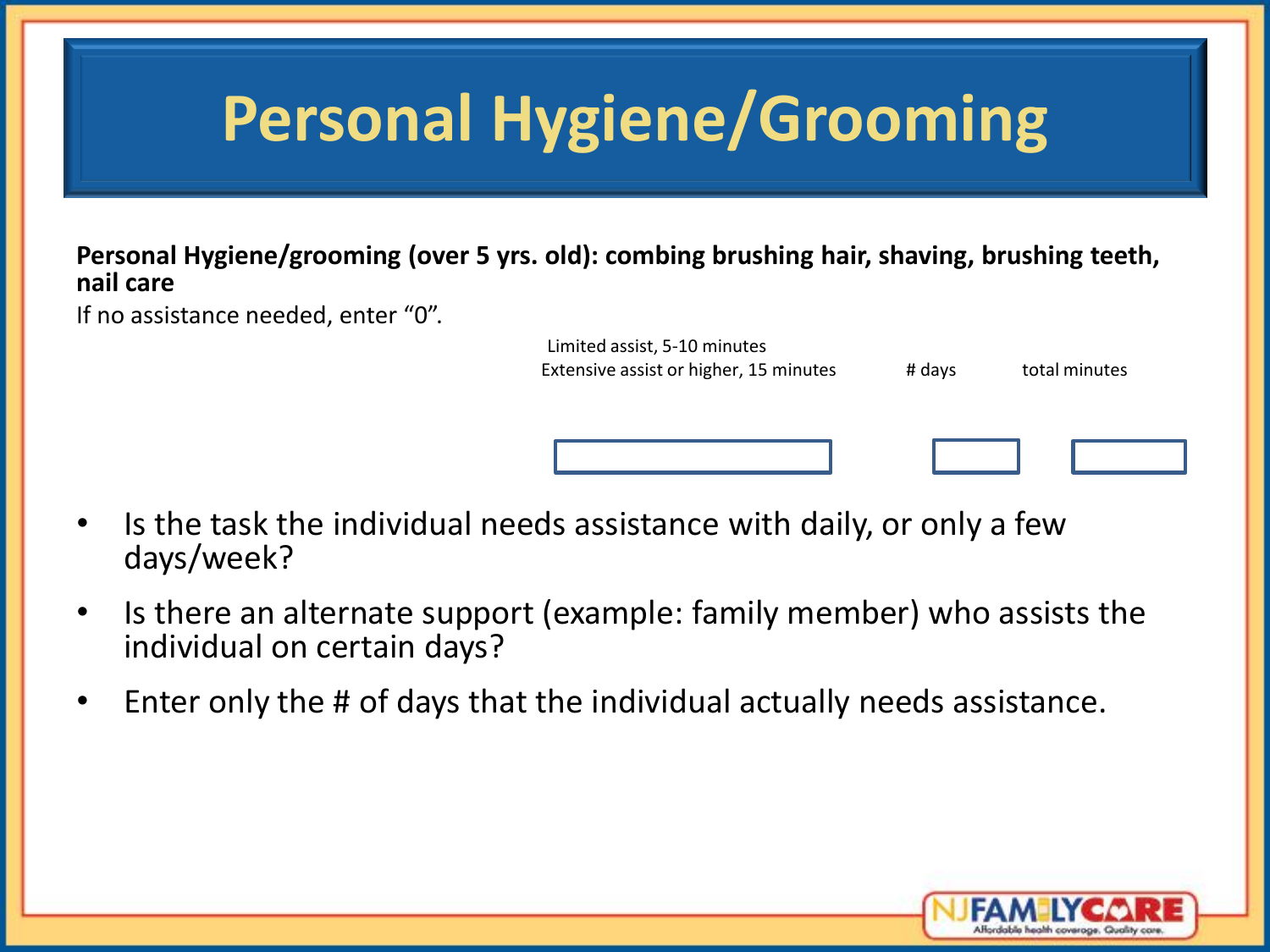### **Dressing and Adaptive Equipment**

#### **Dressing and adaptive equipment (dressing over 5 yrs. old)**

If no assistance needed, enter "0".

| Limited assist, 5-10 minutes per episode           |        |               |
|----------------------------------------------------|--------|---------------|
| Extensive assist or higher, 15 minutes per episode | # days | total minutes |
|                                                    |        |               |

- If adaptive equipment (such as prosthetics, splints, or braces) is used, identify it in the justification of need.
- Typical clothing changes are from sleepwear to daywear and from daywear to sleepwear.
- If dressing occurs more frequently, explain why in "justification of need"

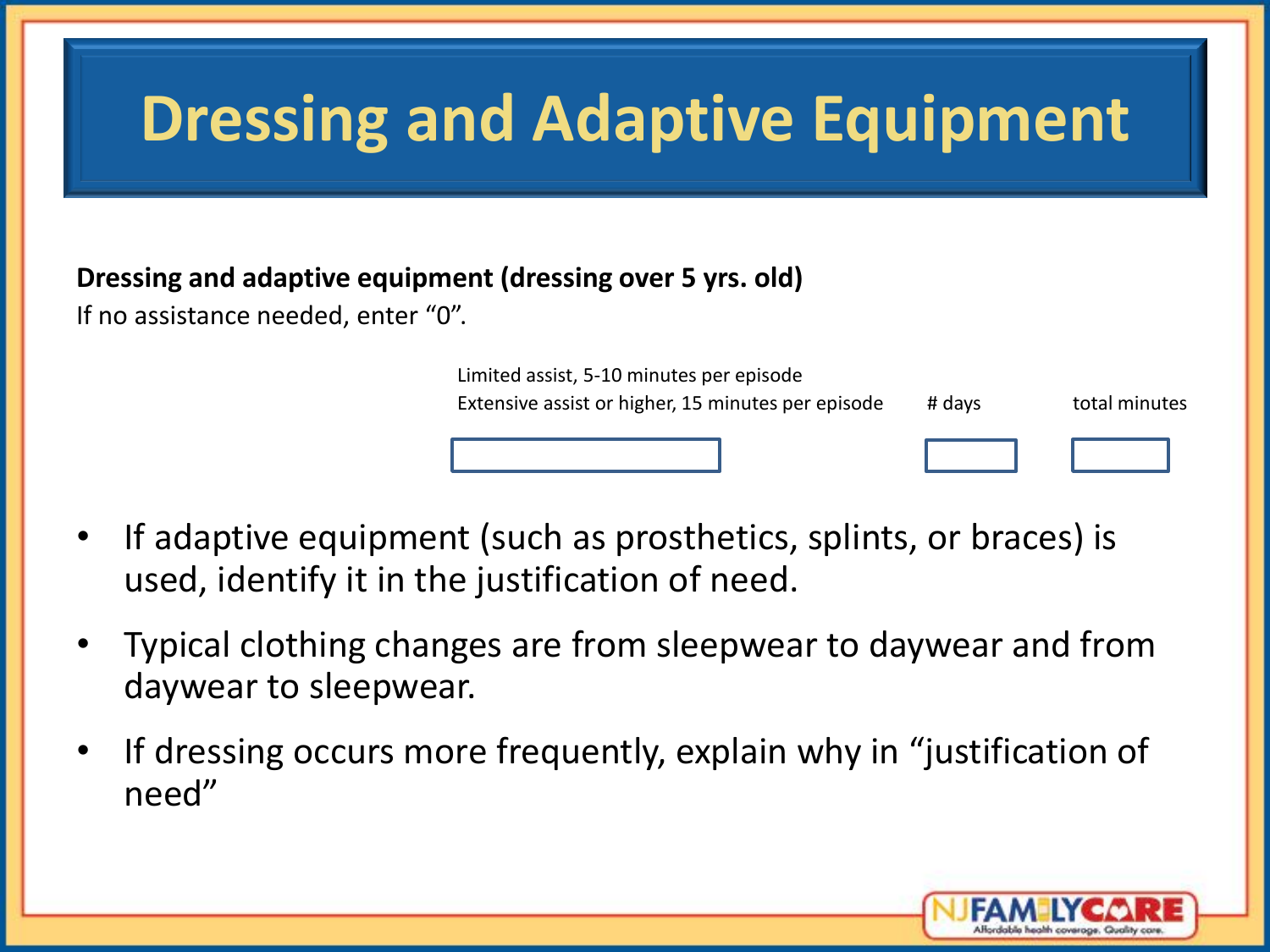# **IADLs**

Before assessing the individual's abilities and needs in IADLs, does the individual meet the basic criteria to qualify for PCA services?

- Housekeeping
- Bed linen changes
- Shopping: Groceries/Incidentals
- **Meal Preparation**
- **Laundry**

*NOTE: If individual needs assistance with an IADL, identify the limitation or justification.*

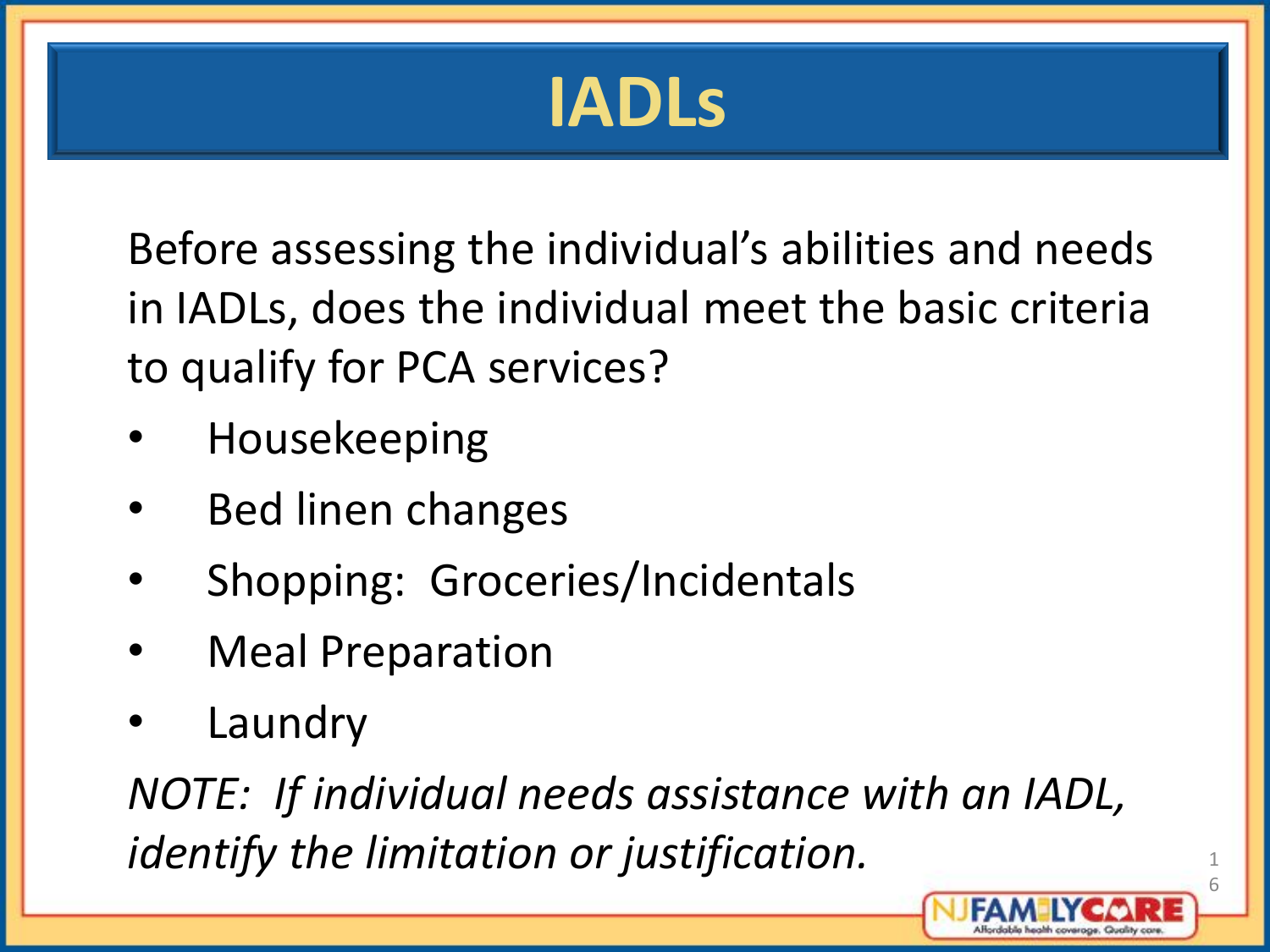# **Housekeeping**

**Housekeeping services are integral to personal care and include changing bed linens, vacuuming, and keeping personal space clean (over 18 yrs. old)**

If no assistance is needed, enter "0" in household size

| 120 minutes per week/ household size | household size | total minutes |
|--------------------------------------|----------------|---------------|
| חר                                   |                |               |

- Housekeeping refers to the individual's personal space, not the entire house.
- A "0" is entered for household size if the individual is under 18 years old, if the individual does not require assistance, or if there is someone who provides this service for the individual.

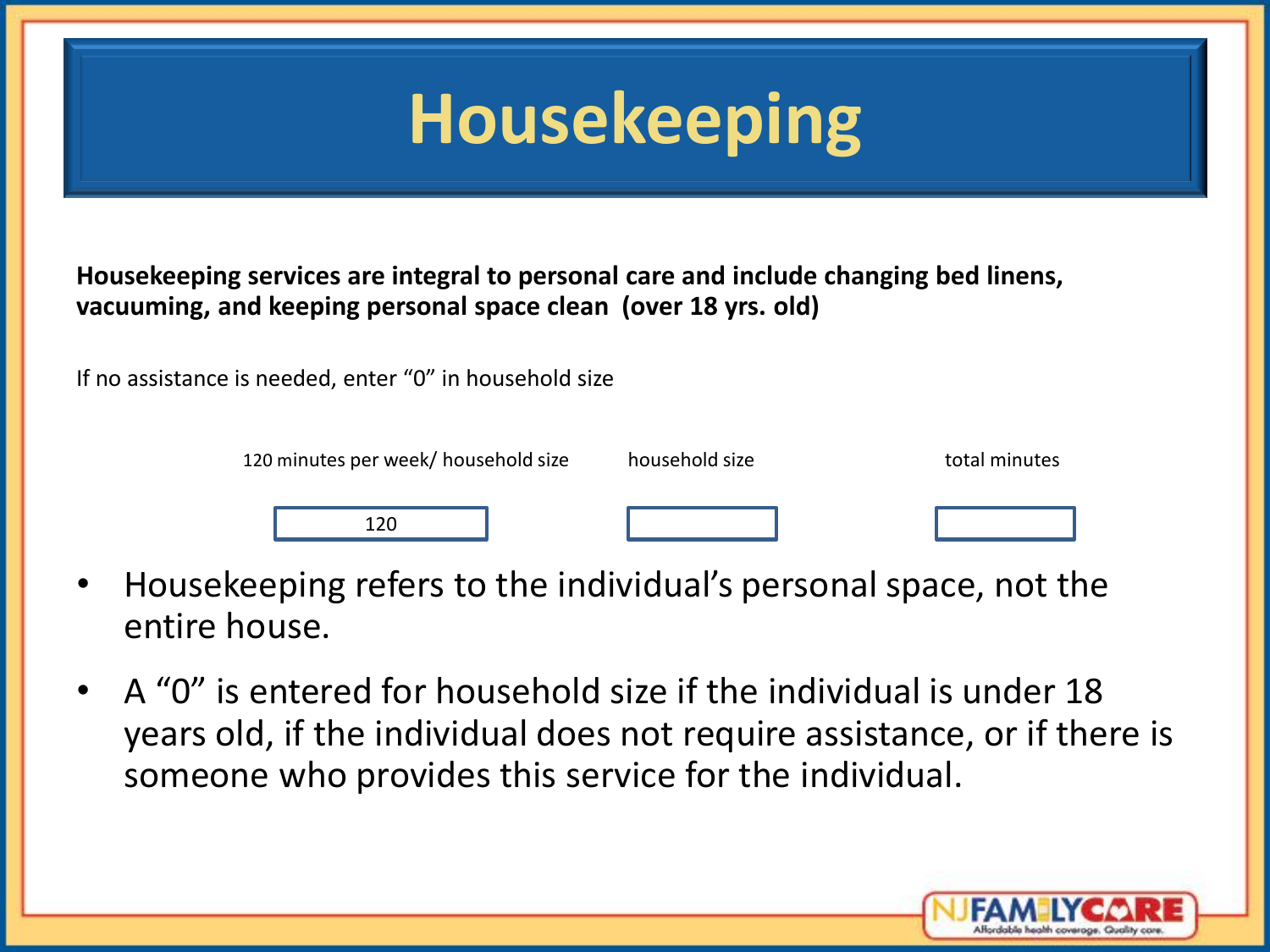| <b>Soiled Bed Linen Changes</b> |                                                                                                            |        |               |
|---------------------------------|------------------------------------------------------------------------------------------------------------|--------|---------------|
|                                 | Bed linen changes associated with soiling only.<br>Routine bed linen changes are included in housekeeping. |        |               |
|                                 | 10 minutes per occasion, limit 30 minutes/day                                                              | # days | total minutes |

- A score should be given only for those who need assistance with changing linens soiled due to incontinence, excessive drooling, diaphoresis, etc.
- Enter the number of days per week that soiled linens must be changed.
- If this need is identified provide an explanation with justification.

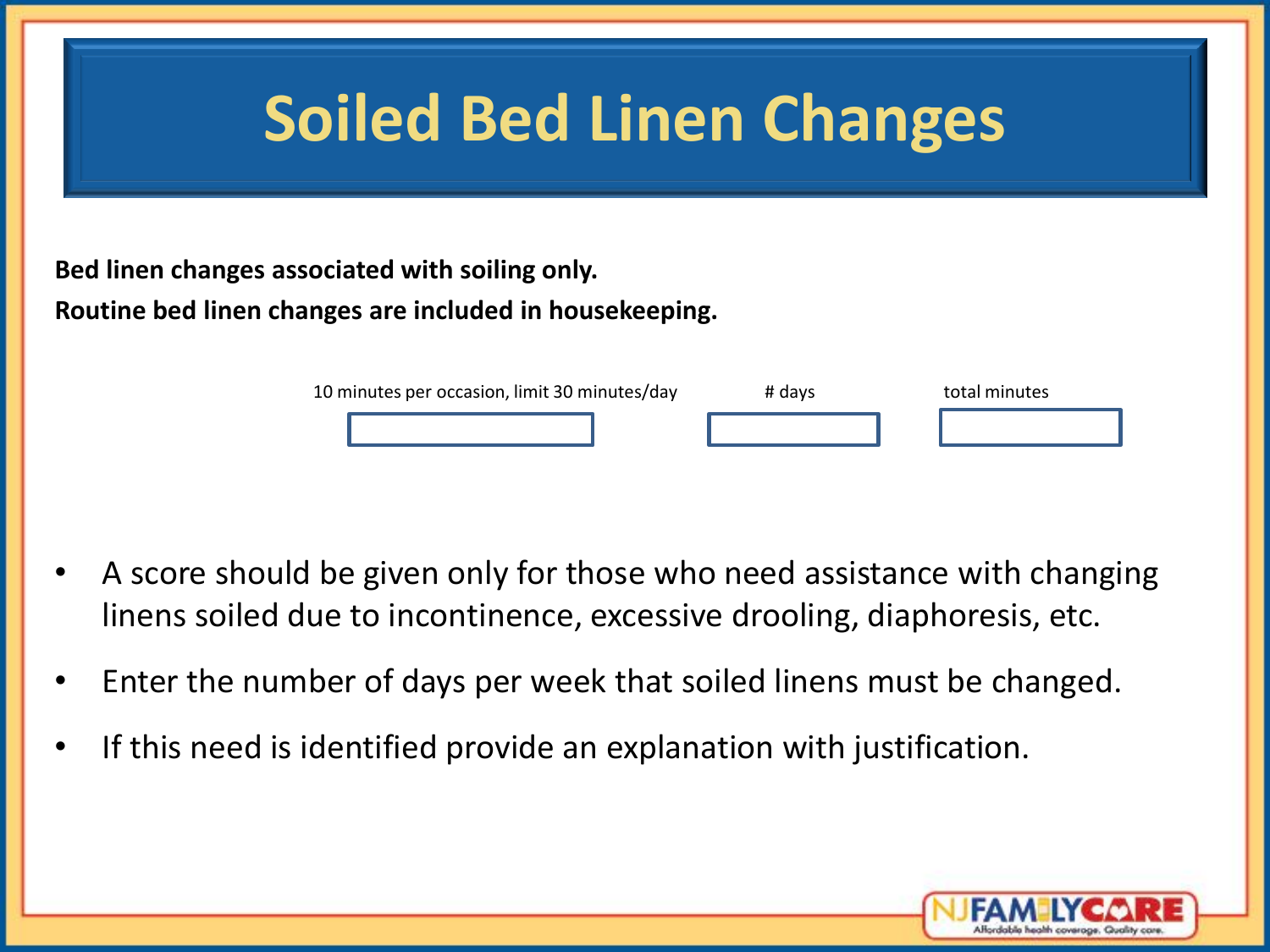## **Shopping: Groceries/Incidentals**

#### **Shopping for groceries and incidentals: grooming and household cleaning supplies, etc. (does include travel time) (Over 18 yrs. old)**

If no assistance is needed, enter "0" in section below

up to 60 minutes per week Total minutes

- Assistance with shopping should primarily be for individuals who live alone or who have no one to assist them with this task.
- Shopping assistance may include making a shopping list, picking up medications or DME, purchasing items at the store, and/or putting items away in the individual's household.
- If assessed in need of shopping assistance, provide justification.

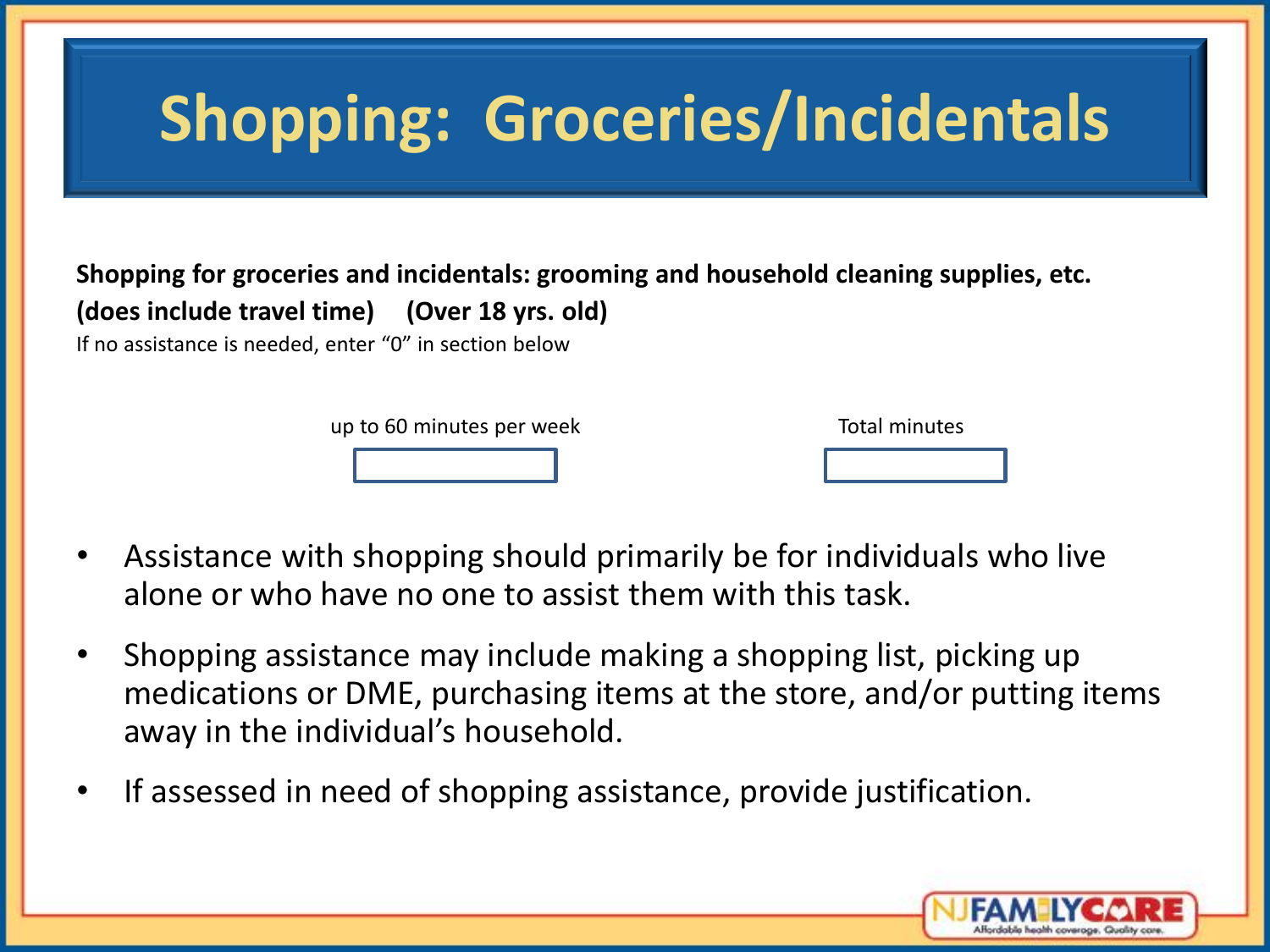# **Meal Preparation**

#### **Meal Preparation – includes meal planning, storing, preparing, serving and clean up (over 18 yrs. old unless special preparation is required)**

If no assistance is needed, enter "0" in section below



- If the individual lives with others, take into account who is preparing meals for the household. The individual's meals should not be separate from the households unless there are special dietary considerations.
- If individual receives assistance from a consistent alternate resource, do not include that meal in this entry and document in the explanation section.



total minutes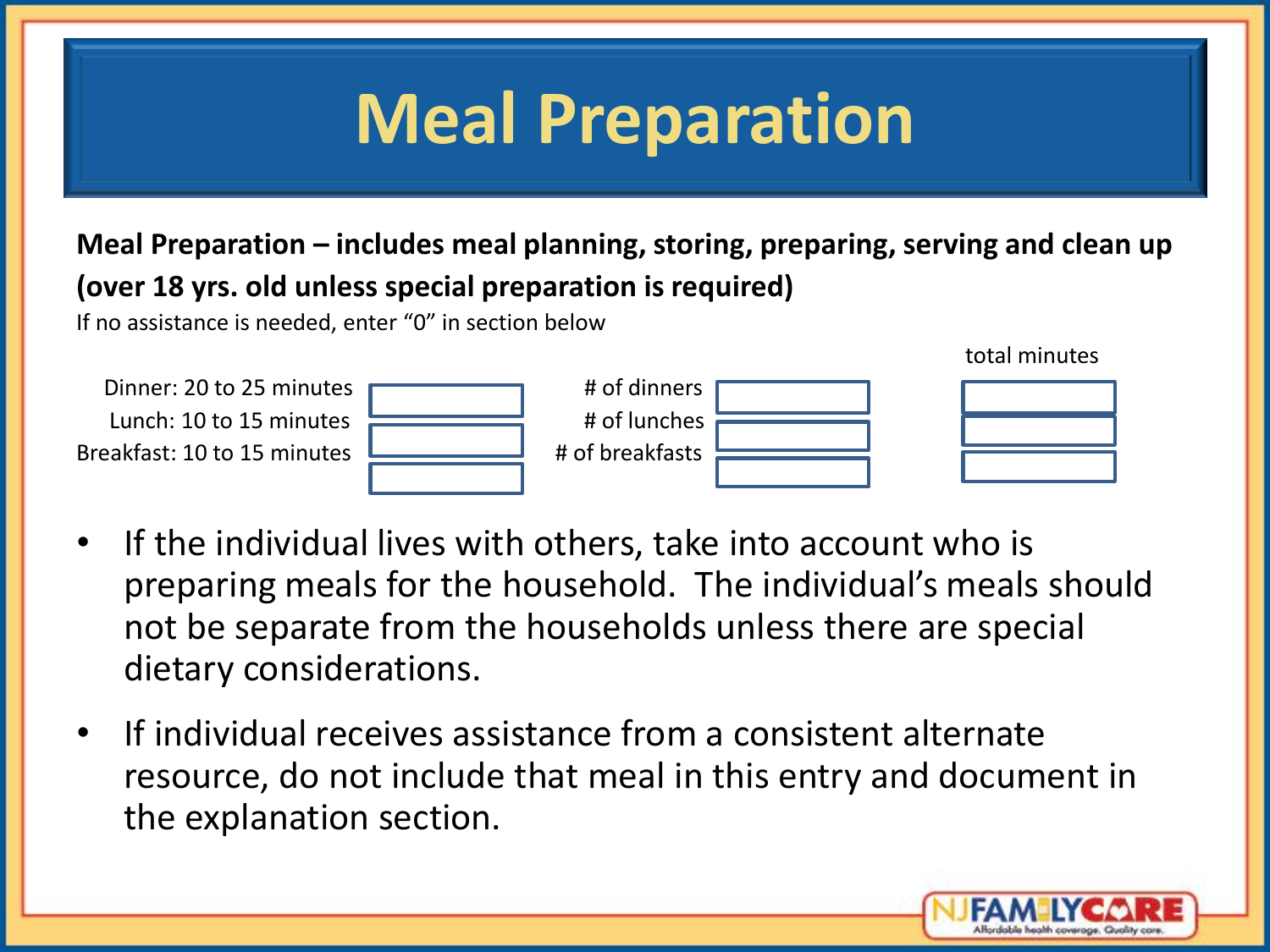### **Laundry**

#### **Laundry (over 18 yrs. old)**

|                                    | max 1 | total minutes |
|------------------------------------|-------|---------------|
| 45 minute/week in home washer      |       |               |
| 75 minutes/week out of home washer |       |               |
|                                    |       |               |

- This section is intended for individuals who are unable to launder their own clothing (including ironing). Consider the availability of family/caregiver to do individual's laundry.
- There should be a detailed explanation justifying the need for additional time if the maximum guideline is exceeded. For example, increase in the amount of laundry due to incontinence, diaphoresis, excessive drooling, etc.

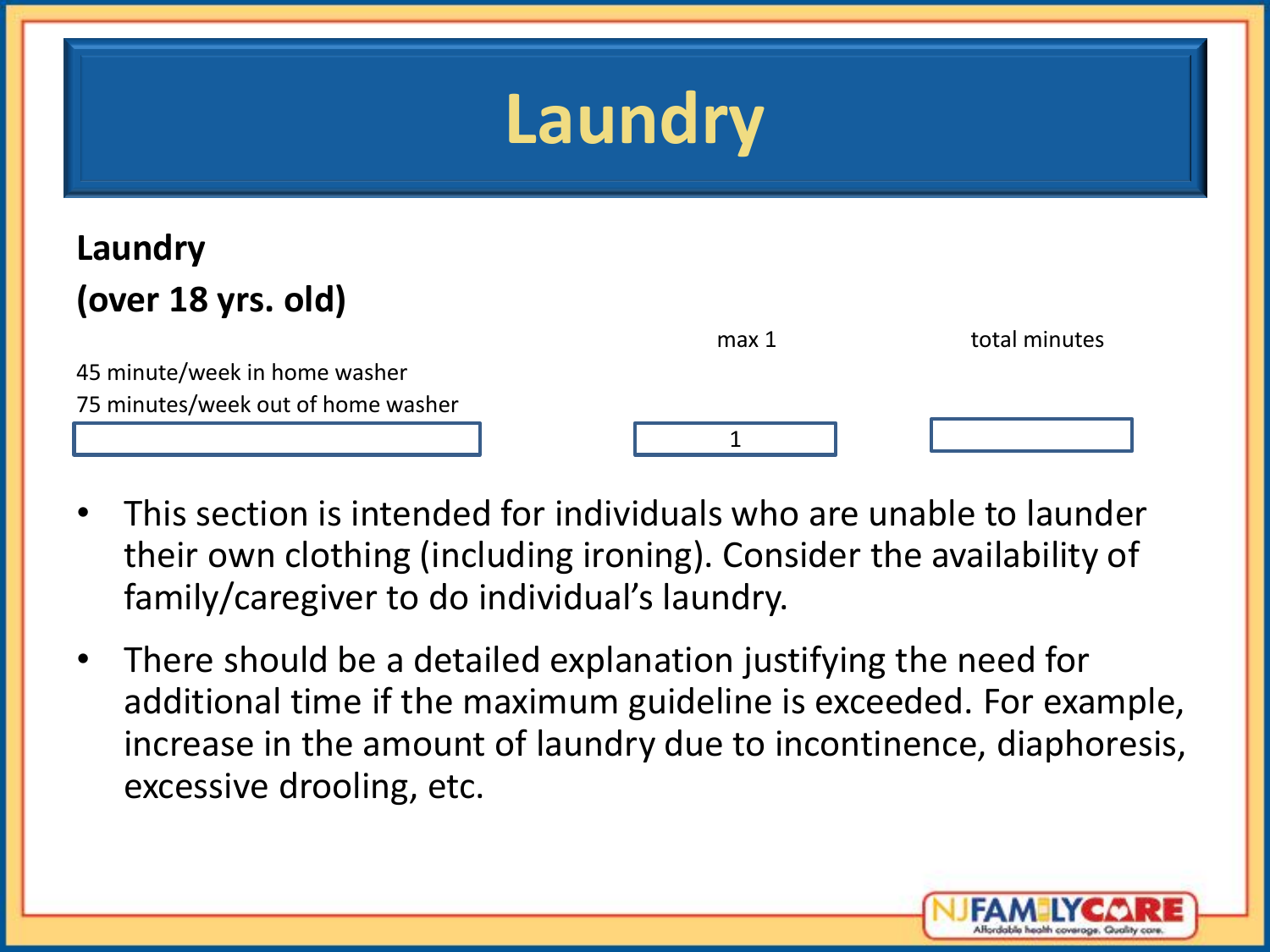#### **Fersonal Care Assistant (PCA) Nursing Assessment Tool**<br>The below signature confirms that the member or his/her authorized representative participated in this nursing assessment but does NOT certify agreement

with the determination.

**Printed Name** 

Date

er state in the state of the state of the state of the state of the state of the state of the state of the state of the state of the state of the state of the state of the state of the state of the state of the state of th

Relationship to Member